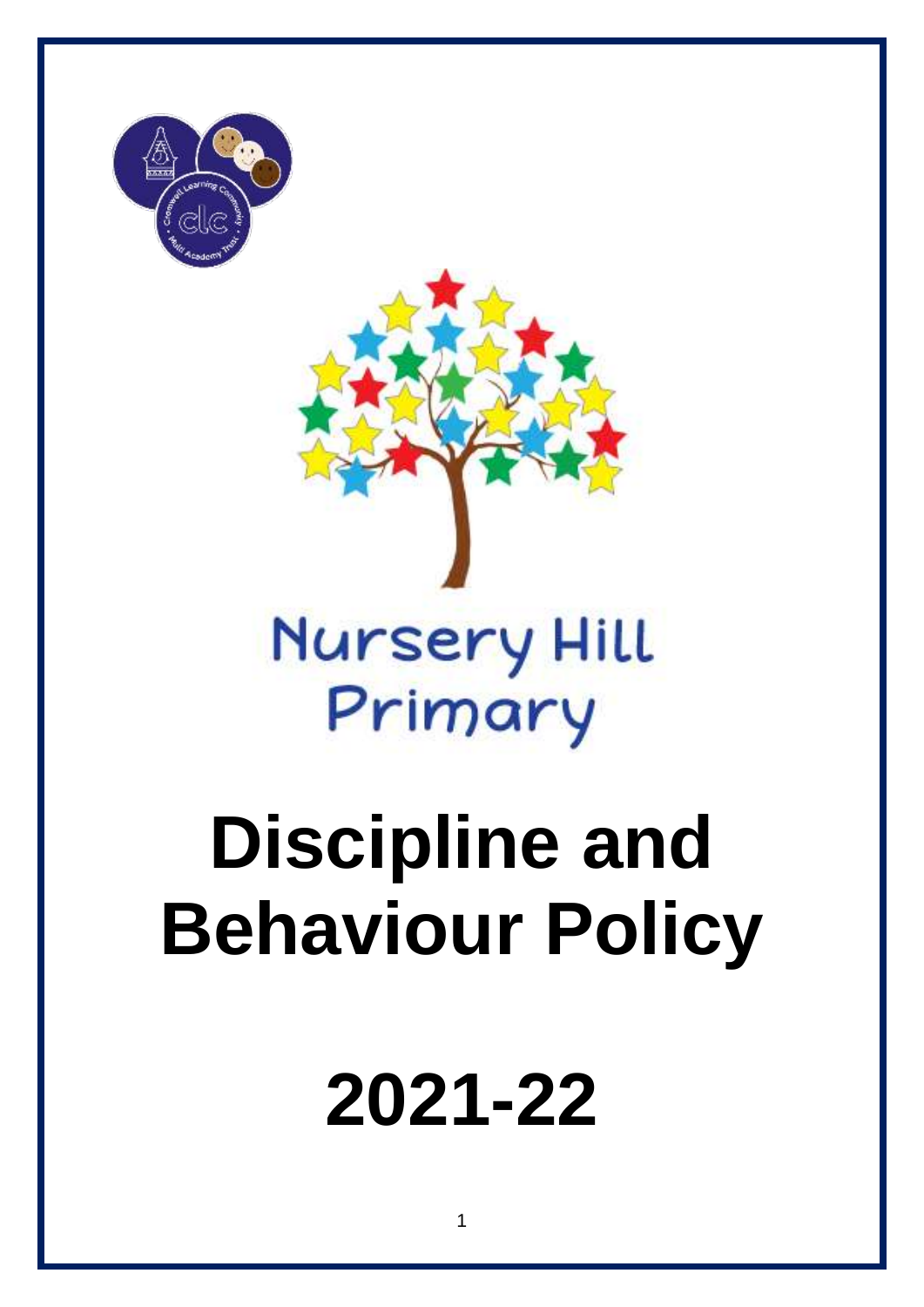### **1.Early Years Foundation Stage Behaviour Policy**

At Nursery Hill Primary School, we are committed to establishing a learning environment that promotes positive behaviour and relationships where children treat each other with care and respect. We have an inclusive setting that supports all children as they take increasing responsibility for themselves and their actions and consider the wellbeing and welfare of others.

We work hard to foster good relationships between all staff, pupils, parents/carers and the wider community. We actively welcome parental involvement and always encourage open dialogue.

#### **Aims, Objectives and values**

We aim to support the implementation of this policy throughout the academy by laying the foundations that promote good behaviour and the development of self-esteem through good early years practice. The aim of this policy is to provide guidance for all staff, pupils and parents/carers.

#### Staff

- to establish a consistent approach towards learning and behaviour;
- to provide support for one another through discussion and implementation of a common approach;
- to clarify the procedures for promoting good behaviour and for dealing with problems.

#### Pupils

- to help children to become responsible
- to establish orderly patterns of behaviour through self- discipline;
- to recognise the value of cooperation and friendship;
- to understand and be involved in the development of appropriate rules;
- to be treated as individuals, respected and cared for to develop a positive self image;
- to be aware that choices can be made.

#### Parental Partnership

- to understand and support the policies of the EYFS with regard to learning and
- behaviour;
- to work together with the school to support the needs of their child;
- to seek appropriate advice and support regarding children with special needs;
- to support the children's learning to help them achieve their full potential.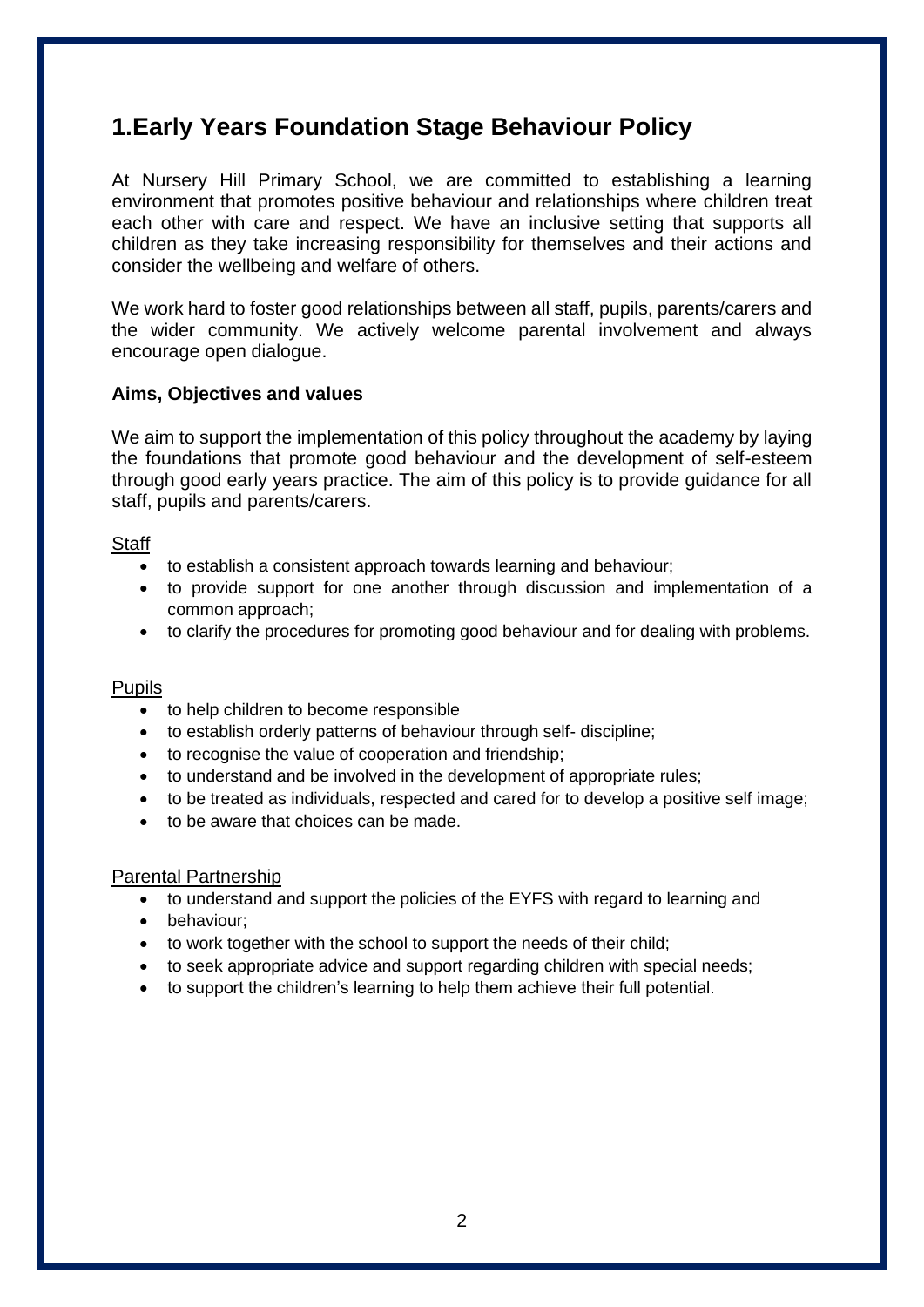#### Positive relationships

Useful strategies that are used within our foundation stage to build positive relationships

- direct teaching of verbal communication and conversation skills;
- teaching children to express their emotions in an acceptable manner by using appropriate vocabulary and action
- encouraging withdrawn children to communicate their feelings in alternative media, e.g. pictures, puppets, theatre;
- using social stories and plays to illustrate issues, explore feelings and as a springboard for discussion;
- teaching children to listen to each other and ensuring as adults that we are attentive listeners;
- helping children to understand and become increasingly sensitive to nonverbal communication and body language;
- rehearsing social situations with children, individually and in groups;
- providing positive role models;
- developing self-regulation techniques

Positive behaviour is encouraged through many different ways:-

- We encourage responsibility in caring for others, animals and the environment (helping with tidying/watering plants/setting out activities/handing out drinks, snacks and equipment)
- We encourage positive behaviour through play and learning activities (circle time/stories/role-play/puppets)
- We model appropriate behaviours in different contexts and set good examples
- We consult with the children to draw up rules for behaviour within our setting
- We involve parents in establishing rules for appropriate behaviour
- We demonstrate that the child is still valued even if his/her behaviour is unacceptable
- We discuss with children what is acceptable behaviour in all areas of learning and experiences
- We encourage the children to express openly their feelings/likes and dislikes
- We help the children to understand the consequences and effects of their behaviour on others
- We support the children to resolve conflicts with other children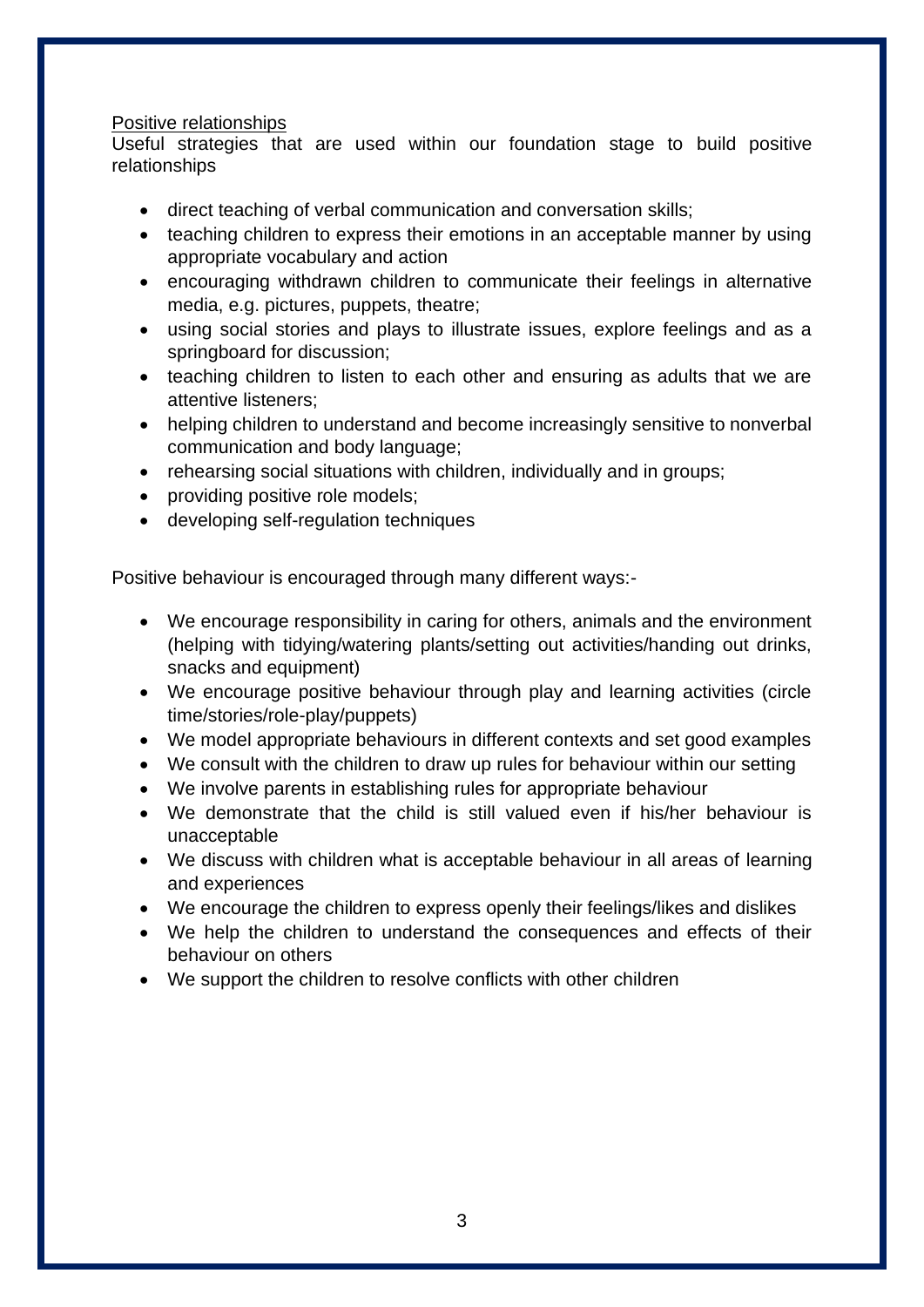#### **Expectations**

We believe that children flourish best when their personal, social and emotional needs are met and where there are clear and developmentally appropriate expectations for their behaviour. We believe one of the most important ways that children learn how to interact with their peers and with adults in our setting, is by observing how adults behave with one another and with children.

We ask adults and children:

- Not to shout (except for help)
- Not to hurt others feelings
- Not to physically hurt others
- To ask for help if they are being hurt or bullied
- To look after each other
- To look after resources
- To learn ways in which they can keep themselves safe

As adults we aim to:

- Treat each child as an individual and with respect
- Encourage each child to treat others with respect
- Observe each child and continually assess children's well-being
- Understand the context in which each child is growing up
- Work closely with parents and listen to them and discuss their child's needs with them
- Work closely as a team and communicate about children's individual needs
- Speak kindly to each other, and with children
- Work with colleagues from other agencies in the best interests of each child
- Pay particular attention to transition period for children as they come into nursery, within nursery and as they prepare to move on to reception classes in school
- Offer real choices to children
- Acknowledge children's difficult feeling with them e.g. anger and hurt
- Acknowledge the needs of quiet withdrawn child as well as the outgoing child
- Encourage children to talk about behaviour they do not like and to say how they want to be treated

#### **Rewards and sanctions**

A system of sanctions is part of this policy so the children are clear as to what is acceptable and unacceptable behaviour and staff can be consistent in the way that unacceptable behaviour is dealt with. It is important that all staff follow the behaviour policy, to ensure that it is consistently and effectively used. This allows the children to feel that they have been treated fairly.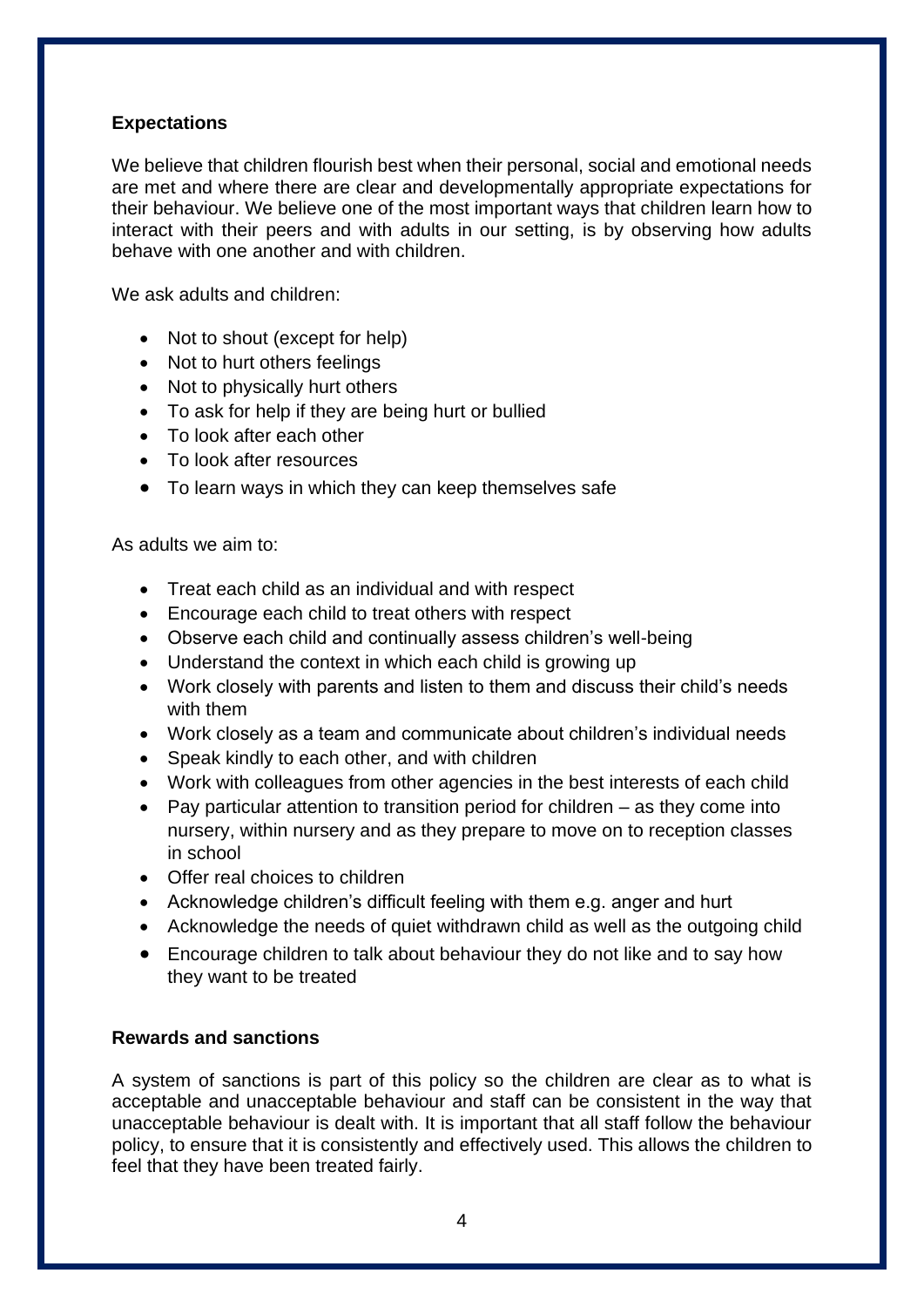#### **Rewards**

We believe that praise and public celebration within the setting is the most effective way of rewarding effort and appropriate behaviour. In this way children are developing self- control, over their actions and behaviour and they have no confusion over the reason why they must behave in an appropriate way.

#### **Sanctions**

- When sanctions are necessary, it is important to be fair and consistent;
- it is important to protect the relationship with the child and to protect the child's self- esteem by criticising the behaviour and not the children

Practice and procedure to deal with inappropriate behaviour

- 1. Problem solving approach to resolving conflict
- 2. Asked to move away from an activity
- 3. Time out- 3-5 minutes (depending on age)
- 4. Reflection with the support of an adult on the incident
- 5. An apology to be made if appropriate

If a child persists with their inappropriate behaviour or if a child has been aggressive or violent towards another child or adult, a member of the senior management team or the head teacher will be informed and they will become involved in dealing with the situation. At this point a bespoke program is established involving the school and the parents to do the best for the child.

The victim of an incident is always considered, and every effort is made to ensure that they feel that a situation has been successfully resolved. Their parent/carer is informed of any incident affecting their child.

Parent/carers are kept informed about any concerns that we may have regarding their child's behaviour, primarily through informal regular dialogue with the nursery/class teacher.

It is important at each stage that the sanctions are explained to the child and that they are aware what will happen next if they do not adjust their behaviour.

#### **Documentation of Incidents**

If inappropriate behaviour is considered to become an issue with a child, staff will record incidents in the behaviour log. This will be a confidential document and kept in a safe secure place.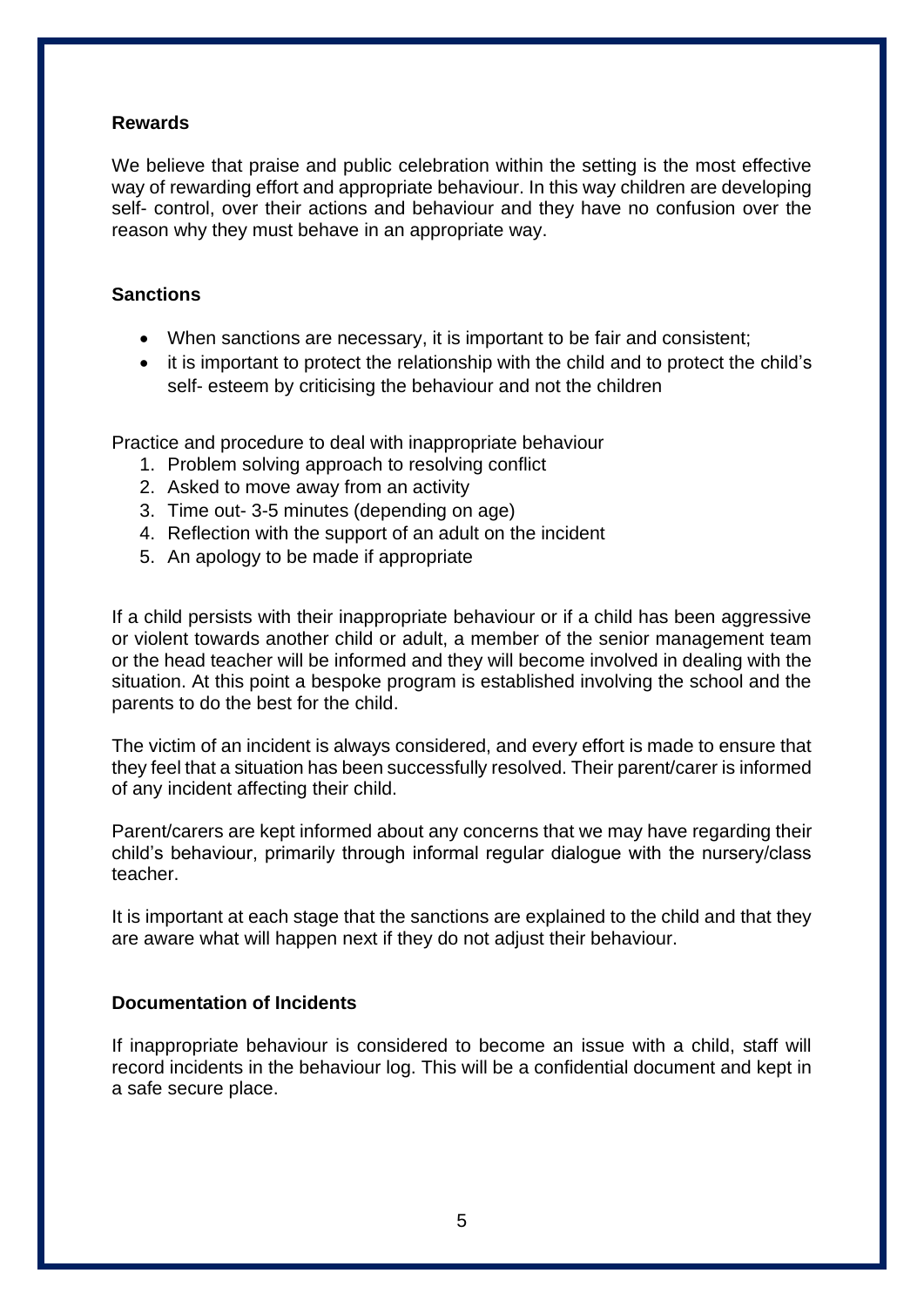## **2. Key stage 1 and 2 Behaviour Policy**

#### **POLICY STATEMENT:**

Nursery Hill Primary School is committed to working closely with pupils, governors and parents to promote high standards of behaviour and to secure an effective learning environment.

The school policy must be understood and supported by everyone; pupils, parents and staff, including ancillary and supervisory staff. This will give the pupils the security of a consistent, whole school approach to behaviour management.

The following policy acknowledges the school's legal duties under the Equality Act 2010.

#### **OUR AIMS:**

(a) All children are confident, self-assured learners by creating a secure, safe and healthy environment within which effective teaching and learning may take place.

(b) Ensure children are protected from all aspects of bullying including cyber-bullying and prejudice-based bullying, exposure to extremist ideology by experiencing a range of educational opportunities which challenge stereotypical thinking and behaviour.

(c) Create the conditions for an orderly community, where all pupils will be expected to behave responsibly, showing consideration, courtesy and respect to others.

(d) Develop in pupils a sense of self respect and self discipline, and an acceptance of responsibility for their own actions. Children have age appropriate understanding of healthy relationships and are confident in staying safe from abuse and exploitation

(e) Develop an environment where all children can enjoy and achieve to their full potential and make a positive contribution to school life.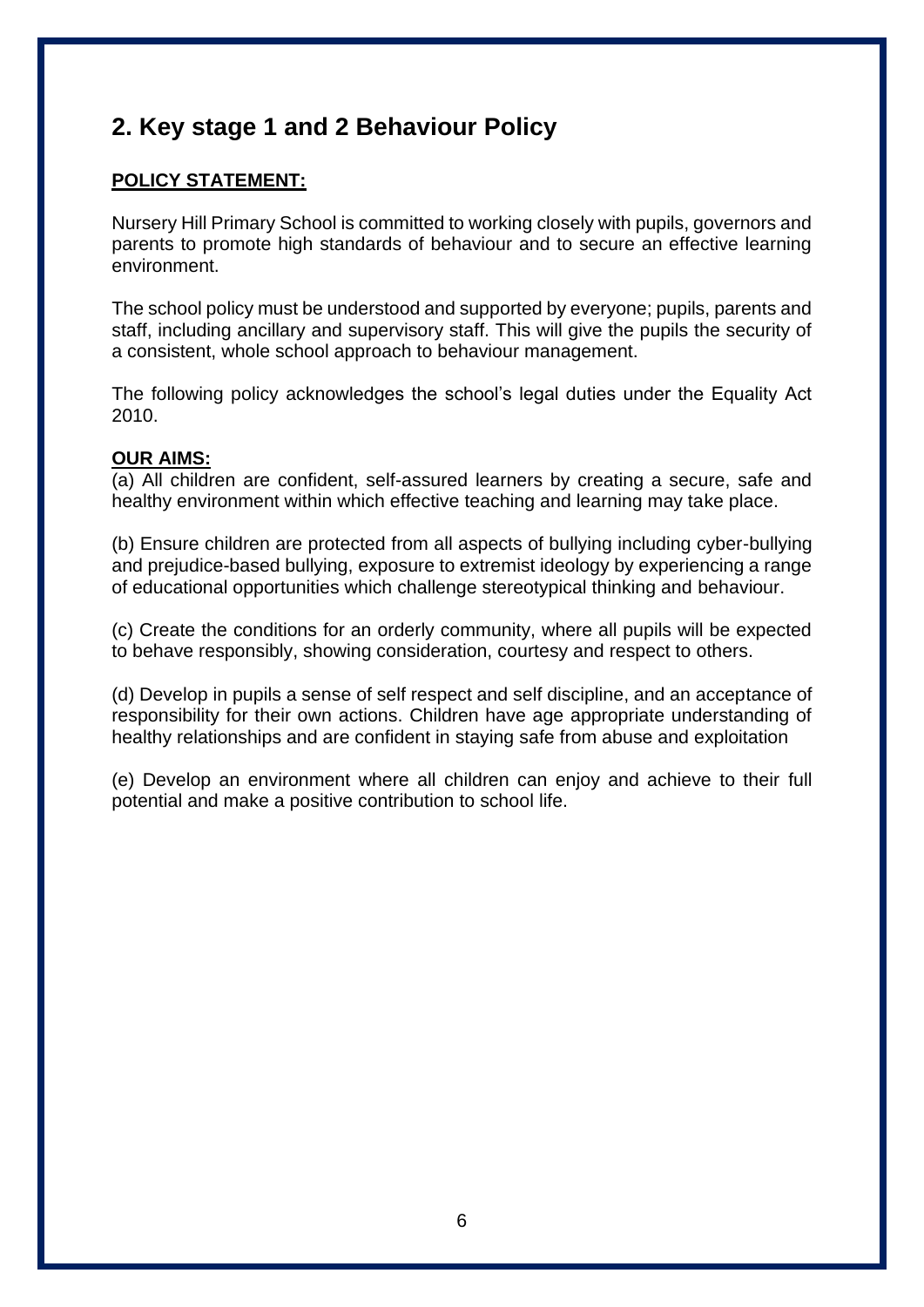#### **WHOLE SCHOOL APPROACHES:**

#### *School Rules:*

Our school rules are:

- Be Kind and friendly
- Be Polite and respectful
- Always try your best

#### **SMSC**

As part of our SMSC education, all classes participate in circle time activities. However, extra circle time activities can take place when the need arises. Circle Time involves KS1 and KS2 pupils in activities that directly address the following issues:

- Radicalisation
- Mental Health and Well Being
- Behaviour
- Bullying
- Teamwork
- Aggression
- Ethnicity
- Racism
- Friendship
- Neighbourliness
- Gender
- Bereavement

Each class has the opportunity to discuss issues or problems through use of *Bubble time,* in KS2, or through putting suggestions in the class *issues box* KS1 and 2.

• Every child also has the opportunity to discuss issues or concerns privately with their class teacher

In addition to this at the start of each academic year class team building activities are conducted by FREAX to ensure a smooth transition and class cohesiveness.

#### **ADDRESSING RADICALISATION**

Children's own views are challenged – they are educated to think and behave in ways in which are conducive to a harmonious school community and society.

We will do this by exploring a range of situations utilising drama/role-play skills by specialist providers 'Just Three Clicks' and the schools own drama lead. In addition the school will call upon adults from different life experiences to share common values. We will utilise our resources on human values to best effect.

**Our school assemblies and SMSC provision powerfully address issues and enable a healthy view of others; opportunities are provided to enable pupils explore coercive and intimidating behaviour and how to deal with it. From time to time local, national and international speakers are invited to speak in our assemblies.**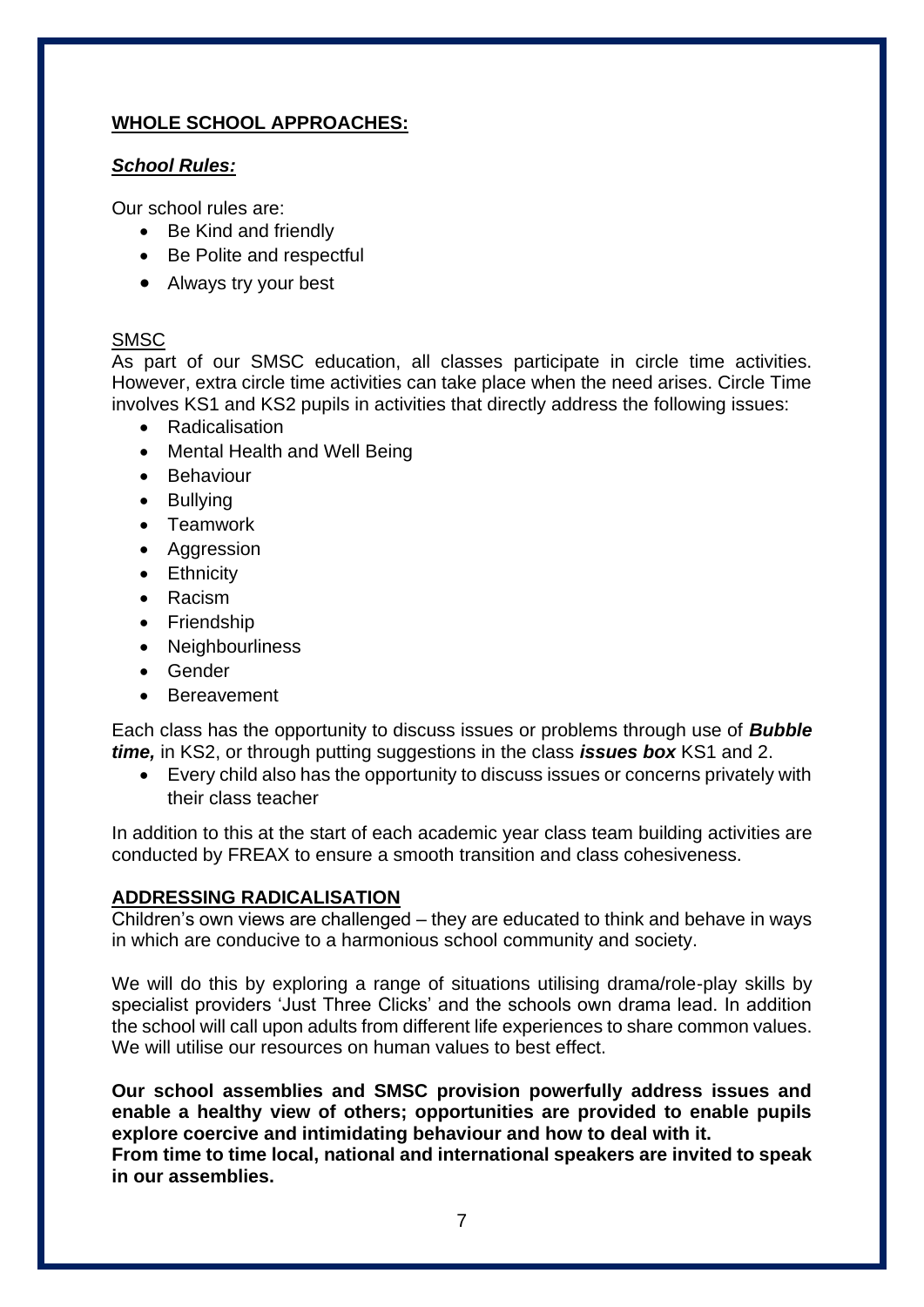## **Nursery Hill Primary School operates a positive behaviour system**

#### **POSITIVE REINFORCEMENT:**

#### **HOUSEPOINTS**

- All children have been allocated to a house team. Any new pupils will be allocated to a team upon entry into school.
- The four houses are as follows Diamond, Sapphire, Emerald, and Ruby.
- House points can be earned for following our school rules and will be able to be awarded by all members of staff. Children will be awarded house points.
- Housepoints will be awarded for the following: -Good manners, good behaviour, excellent work, improvement in presentation of work and a good attitude and effort.
- At the end of the week house points will be collected and the winning house will be announced in assembly at the beginning of the week.
- The house with the most house points will receive rewards on a half termly (film and treats) and the house that has accumulated the most by the end of the year will receive a reward decided by The School Council.

#### **REWARDS AND INCENTIVES**

- **Lining up tickets:** At the end of morning and lunchtime play, classes can be awarded up to 2 tokens for good lining up by the teachers on playground duty. These tokens will be kept in the classroom and at the end of the week will be collected by the Y3 and Y6 class monitor. The winning class from KS1 and KS2 with the most tickets for the week will have 5 minutes additional play at a suitable time in the following week.
- **Behaviour Rewards:** Those children who have followed the school rules and have earned house points will be awarded certificates and prizes for excellent and improved behaviour. These awards are given each half term. (A maximum of 6 children to be chosen for each 'Excellent' and 2 children for 'Improved Behaviour')
- **Head teacher Rewards:** Those children who have excelled in all areas of school life will be awarded a certificate and prize (2 children per class per half term)
- **Platinum Award:** This reward goes to two children in Year 2 and two in Year 6 who
- have demonstrated excellent attitude in all aspects of school life.
- **Attendance:** Class and whole school attendance is announced each week.
- Individual certificates and prizes are awarded termly to those children with 100% attendance and very good attendance of 97-99%.
- **Class rewards:** class teachers will have a box of rewards/toys along with **daily certificates for those children who have shown significant effort in either work, attitude or behaviour.**
- **Golden work Assembly -** A fortnightly reward assembly celebrates a golden work and a golden child for each class. The golden child has exemplified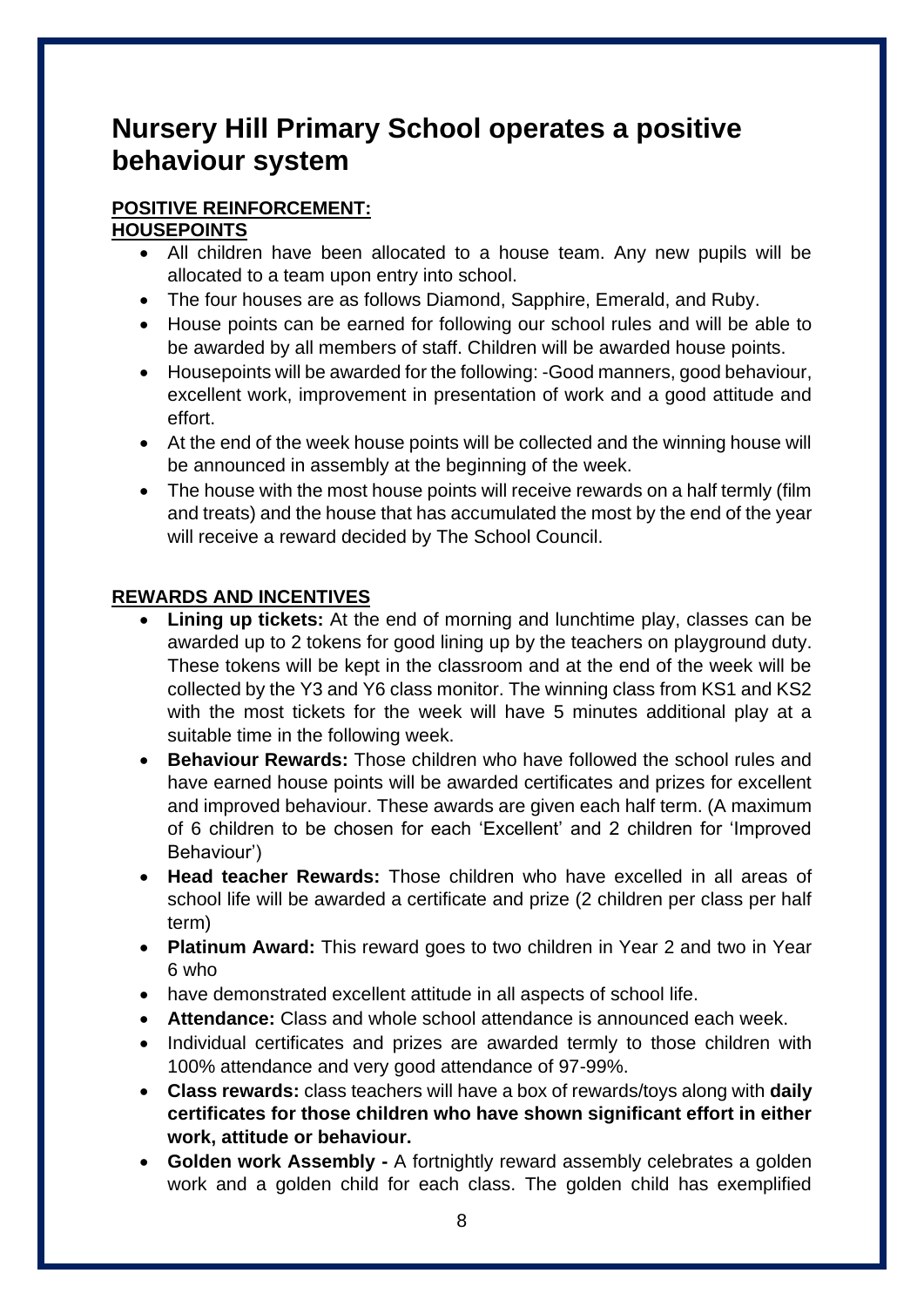excellent or improved attitude to learning. Golden work celebrates a piece of outstanding work for that child in the previous two weeks. All children receive a prize.

#### **SANCTIONS**

When children fail to follow the rules, the following steps need to be taken:

| <b>Step</b>    | <b>Sanction</b> | <b>Explanation</b>                                                                                                                                                                                                                                                                                                                                                                                                                                                                                                                               |
|----------------|-----------------|--------------------------------------------------------------------------------------------------------------------------------------------------------------------------------------------------------------------------------------------------------------------------------------------------------------------------------------------------------------------------------------------------------------------------------------------------------------------------------------------------------------------------------------------------|
|                | Warning Dot     | A child should be awarded a warning 'dot' on their house<br>point chart. If the child turns around their behaviour<br>around the 'dot' can be turned into a 'house point tick'                                                                                                                                                                                                                                                                                                                                                                   |
| $\overline{2}$ | 1 cross         | If the poor behaviour continues, this 'dot' is turned into a<br>'cross' losing one house point in KS1 or two in KS2 per<br>cross. This is a warning that if poor behaviour continues<br>they will be spending time at the time out table.<br>Inform children what they need to do to put things right.                                                                                                                                                                                                                                           |
| 3              | 2 crosses       | Children who do not respond to step 2 and receive a<br>second cross will spend time at the time out table within<br>the classroom. As soon as possible, at a time appropriate<br>to the teacher, the teacher should go over to the child<br>and try to identify the reasons for their inappropriate<br>behaviour and agree solutions. Where possible the<br>child should not spend the whole lesson at this table.<br>Teachers should use their professional judgement to<br>decide whether a child should spend time in<br>detention (in class) |
| 4              | 3 crosses       | If the child does not respond positively to the Teacher's<br>suggestions and support, he/she should then be sent to<br>a member of the Leadership Team The class teacher will<br>record this in the Behaviour log in detail. Parents should<br>be informed by the teacher/SLT after school.                                                                                                                                                                                                                                                      |

The action taken by the receiving senior member of staff can involve any or all of the following:

- Talking to the child about their behaviour
- Detention will be used where appropriate
- Informing parents of their child's behaviour- where children will be given the opportunity to speak to their parents on the telephone
- Behaviour Programme set up
- Child going on daily report
- Any child that displays **serious** aggressive behaviour will be sent out of class immediately to the Head teacher or Deputy; regardless of the number of warnings (if any) he/she has previously received and will spend time out of class.
- Any children who are involved in serious cases of unruly behaviour or where restraint is needed must have a **'STAR Form'** completed by a member of the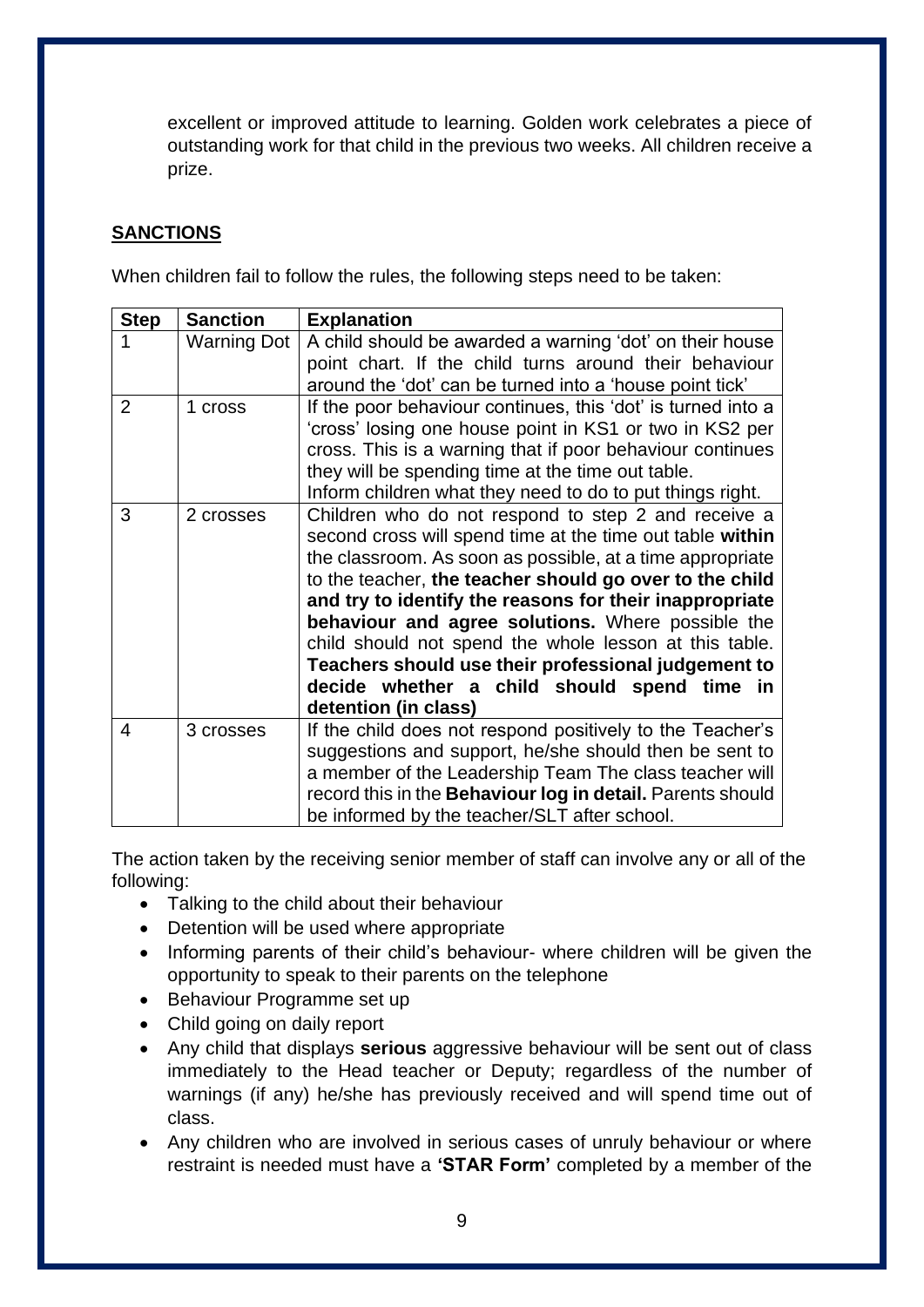SLT and class teacher**.** In all cases of serious unruly behaviour parents will be informed if their child's name has been entered for serious unruly behaviour.

- Any child that persists in aggressive or other totally unacceptable behaviour faces possible exclusion from school in accordance with LEA guidelines.
- In determining whether a punishment is reasonable, section 91 of The Education and Inspections act 2006 says '*the penalty must be reasonable in all the circumstances and that account must be taken of the pupils age, any special educational needs or disability they may have, and any religious requirements affecting them.'*
- Where the above interventions have not worked school will involve Specialist Outside Agencies.

#### **DE-ESCALATION**

All staff **are** familiar with de-escalation techniques, **which are kept in the class behaviour log** and will ensure that they deploy these techniques in situations where a pupil has become agitated.

It is important that pupils are able to follow the classroom expectations and engage in lessons appropriately. In order to do this staff **will** ensure that the following strategies are used in the classroom

- Plan the classroom environment to allow supervision, reduce distractions and provide a quiet space for pupils to calm down and regain their focus.
- Establish clear expectations and acknowledge those children who comply.
- Establish classroom routines to decrease disruptions. Ensure you are consistent in your approach.

It is important that staff know the children and are able to identify situations that are likely to trigger a change in a pupil's behaviour (the trigger).

- • Use pre-correction strategies
- • **Teach** and reinforce social skills

If a child becomes agitated and as a result is unable to engage fully in the lesson follow the following strategies

- Remain calm, show empathy. Communicate concern for the child's well-being
- Support the child in becoming engaged in the lesson
- Provide a quiet time out area and allow extra time for the child to complete activities.
- The child may need distracting so provide opportunities for a learning break

If the child then continues to accelerate their behaviour,

- Remember not to shout, or take the behaviour personally.
- Avoid invading the pupils personal space and avoid physical contact
- Avoid reacting to the child's behaviour. If needed disengage from the pupil and regain composure before returning to the student
- Use calm but serious tone when talking to the student

If the child's behaviour deteriorates and may pose a safety threat to other students or adults-

• Notify a member of the SLT immediately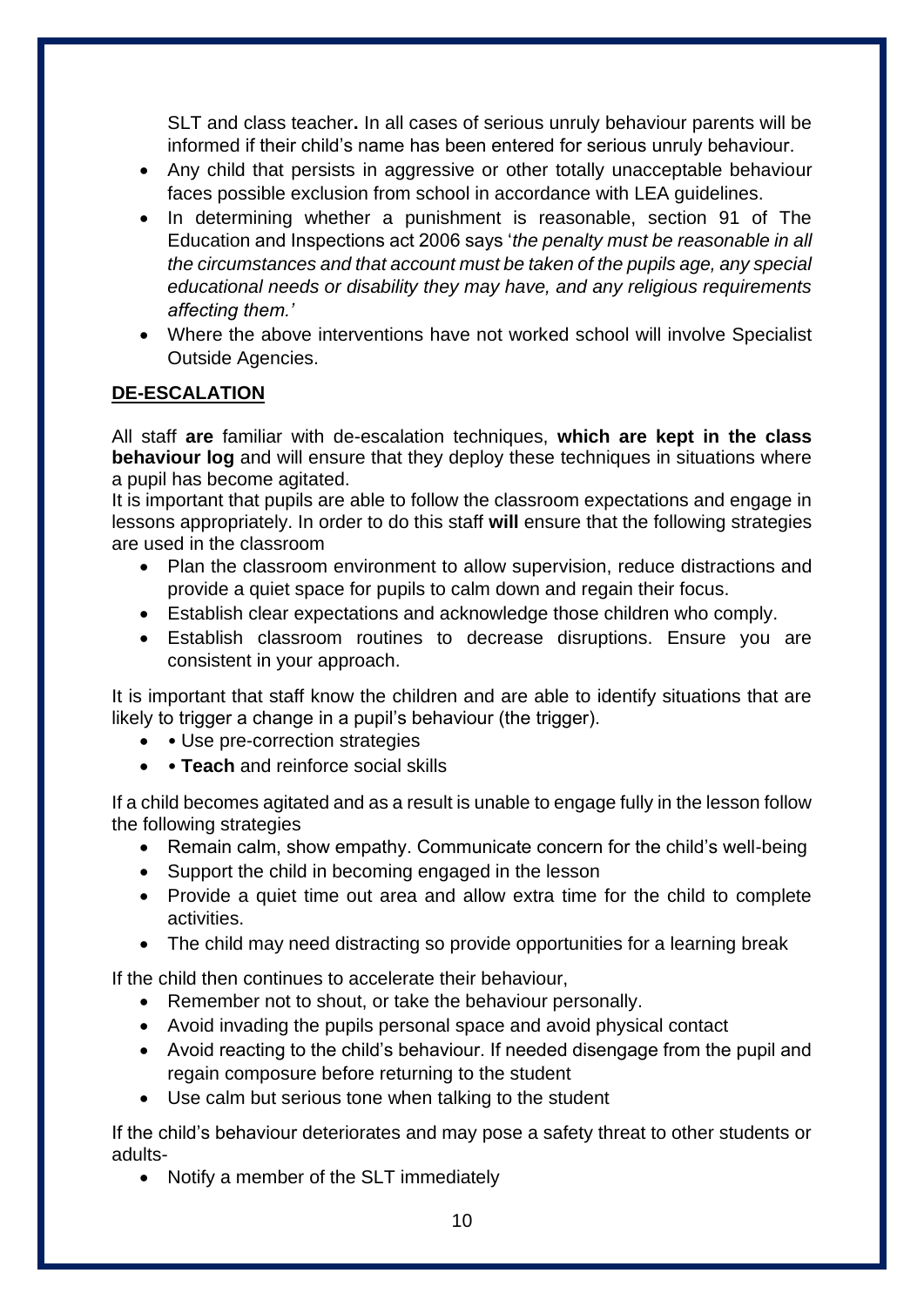• If needed evacuate the classroom

On the rare occasions when a child is experiencing difficulties **the SLT will implement**  a signal system **whereby** the class teacher will send a green hand card to a member of the SLT. This will bring an immediate response from the SLT member. If the problem occurs at lunchtime a dinner supervisor will send in a red hand signal.

Once the pupil has begun to calm down and the behaviours have decreased, deescalation should begin-

- Allow the pupil time to calm down in away from the classroom
- The child will be provided with work by the class teacher. This work should be completed with a reasonable amount of effort.
- Once the child is calm a senior leader will talk to them about their behaviours.
- Sanctions will be applied where necessary

Once the child is calm they will return to class-

- The pupil should be helped to return to normal activities and be given the opportunity to start afresh
- Acknowledge appropriate behaviours
- Encourage and support the child in changing problem behaviours
- **A STAR chart will be completed as soon as possible**

It is important that class teachers are aware that they have a very important role to play in ensuring that these procedures are followed and ensure that there are high expectations of behaviour within their classroom.

#### **BEHAVIOUR LOGS**

- All **year groups** from Year 1-6 have a class Behaviour Log. The behaviour logs are an important record of children's behaviour and provide **essential** evidence if outside agencies become involved.
- Each incident is clearly recorded following the headings on the Behaviour Log sheet.
- Behaviour logs are completed by the person dealing with the incident as soon as possible after the incident has taken place.
- If a member of SLT has been involved in the incident this is also recorded in the log.
- Incidents recorded in the log are those where time has had to be spent dealing with the issue.
- A member of the SLT is alerted when a child has had a succession of incidents over a short period of time.
- Where a major incident has taken place a STAR Approach (Setting, Trigger, Actions, Result) form is completed.
- **Class teachers will monitor the entries in the log to ensure repetitive incidents do not occur.**
- An analysis of behaviour logs takes place at the end of each half term by the Deputy Head and feedback given to all Class teachers.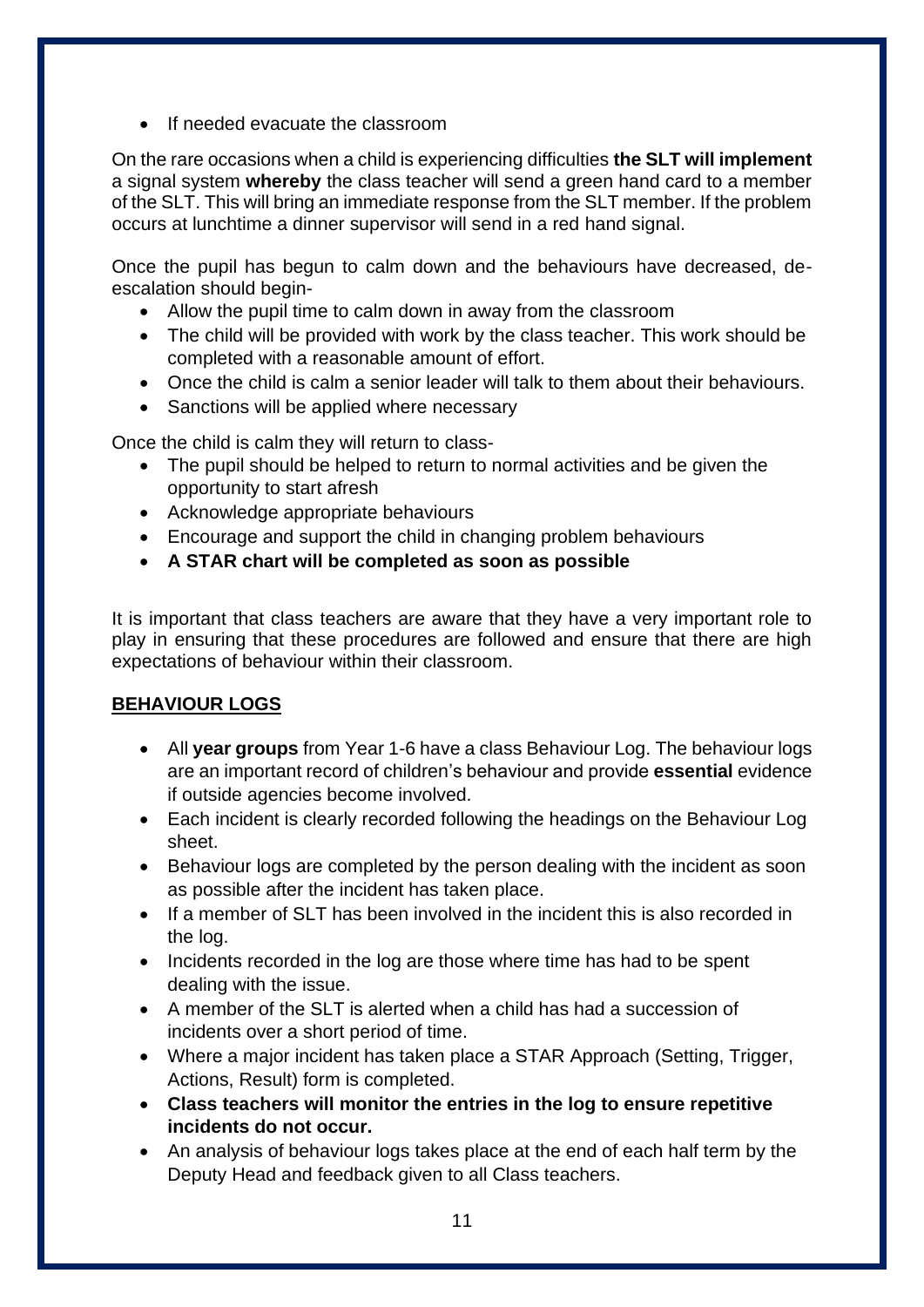#### **EXCLUSIONS**

Children who fail to respond to any of the remedial actions implemented by the school face exclusion for anything up to five days. If this refusal is persistent, this could result in permanent exclusion.

Permanent exclusion will be considered in accordance with LA guidelines for the following offences:

- A deliberate assault on another child
- Selling and distributing drugs in school
- A sexual assault
- Persistent racial abuse
- Persistent bullying including physical abuse
- A deliberate assault on a member of staff
- Any assault with a weapon or other implement against staff or children
- Verbal threatening and intimidation of staff
- A disruptive incident preceded by a series of disruptive events where the school has attempted to gain better compliance through other sanctions and the use of outside agencies

#### *Dinner Time Behaviour:*

Children who misbehave at dinner time will be **dealt with initially** by the lunch time supervisors. This may result in the following actions:-

- Verbal reprimand
- Use of Time Out Stop for more serious issues (**up to a maximum of 5 minutes**) and recorded in the lunchtime log by the dinner supervisor.
- More serious misdemeanours will be referred to the SLT.
- If the incident is serious enough, a written warning will be given. Children that receive 3 written warnings could face exclusion at dinner time for up to 5 days

#### *Grounds for Exclusion at Dinnertime:*

- Uncooperative behaviour and failure to respond to the adults on duty
- Dangerous behaviour including throwing sticks and stones, threatening other children, climbing fences
- Fighting and bullving children

The Leadership Team Updated August 2020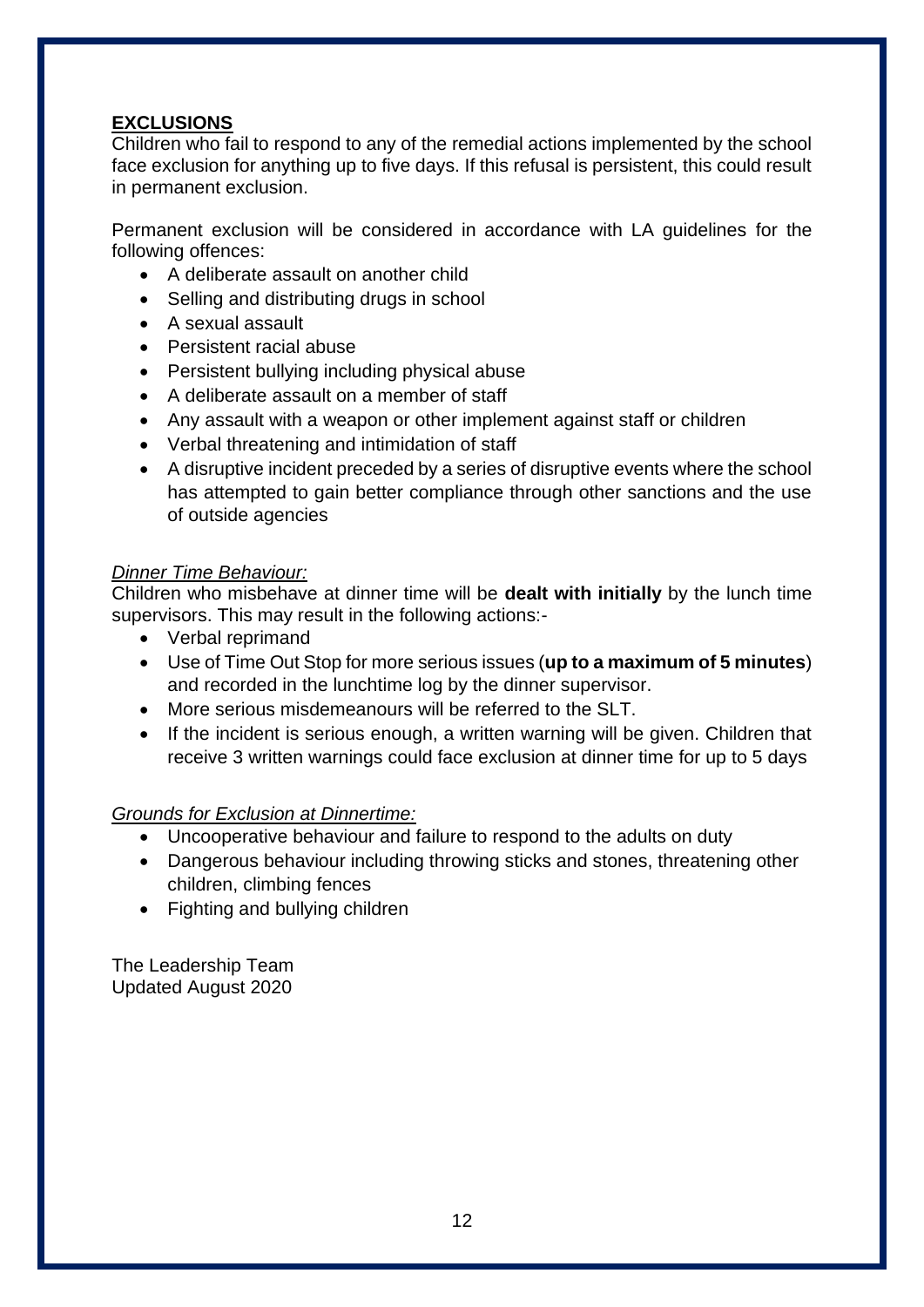## **Addendum Post COVID-19 Recovery**

The school discipline and behaviour policy has this addendum to reflect the current guidance and social distancing limitations.

#### **Some groups of children may have had their behaviour affected due to the COVID-19 pandemic, these may include:**

- Students who have experienced significant loss or bereavement.
- Students who have been shielding during the pandemic as a result of underlying health conditions, and siblings of those who have been shielding, whose experience of lockdown will have been even more restricted.
- Students with existing social, emotional and mental health needs (some might have EHCPs that identify this as an area of special educational need that requires intensive support).
- Students with other known special educational needs or disabilities.
- Students who are looked After, Children in Need or subject to a Child Protection Plan.
- Students who came under Refugee and/or Asylum Seeker status who may have previous experiences of trauma

The Nursery Hill Primary safeguarding policy has also been updated with an addendum in line with current government guidance.

## **Behaviour Policy Adaptations within School**

#### **Update 1**

#### **Current policy**

Sanction 4 page 9 - If the child does not respond positively to the Teacher's suggestions and support, he/she should then be sent to a member of the Leadership Team the class teacher will record this in the **Behaviour log in detail.** Parents should be informed by the teacher/SLT after school.

#### **Adaptation**

Sanction 4 page 9 - If the child does not respond positively to the Teacher's suggestions and support. **The second adult in the room must inform the Head of school or any senior leader not in that bubble that support is needed**. The class teacher will record this in the **Behaviour log in detail.** Parents should be informed by the teacher/SLT after school.

All staff must be vigilant and deploy de-escalation techniques to minimise risk.

#### **Update 2**

#### **Current policy**

• **Golden work Assembly -** A fortnightly reward assembly celebrates a golden work and a golden child for each class. The golden child has exemplified excellent or improved attitude to learning. Golden work celebrates a piece of outstanding work for that child in the previous two weeks. All children receive a prize.